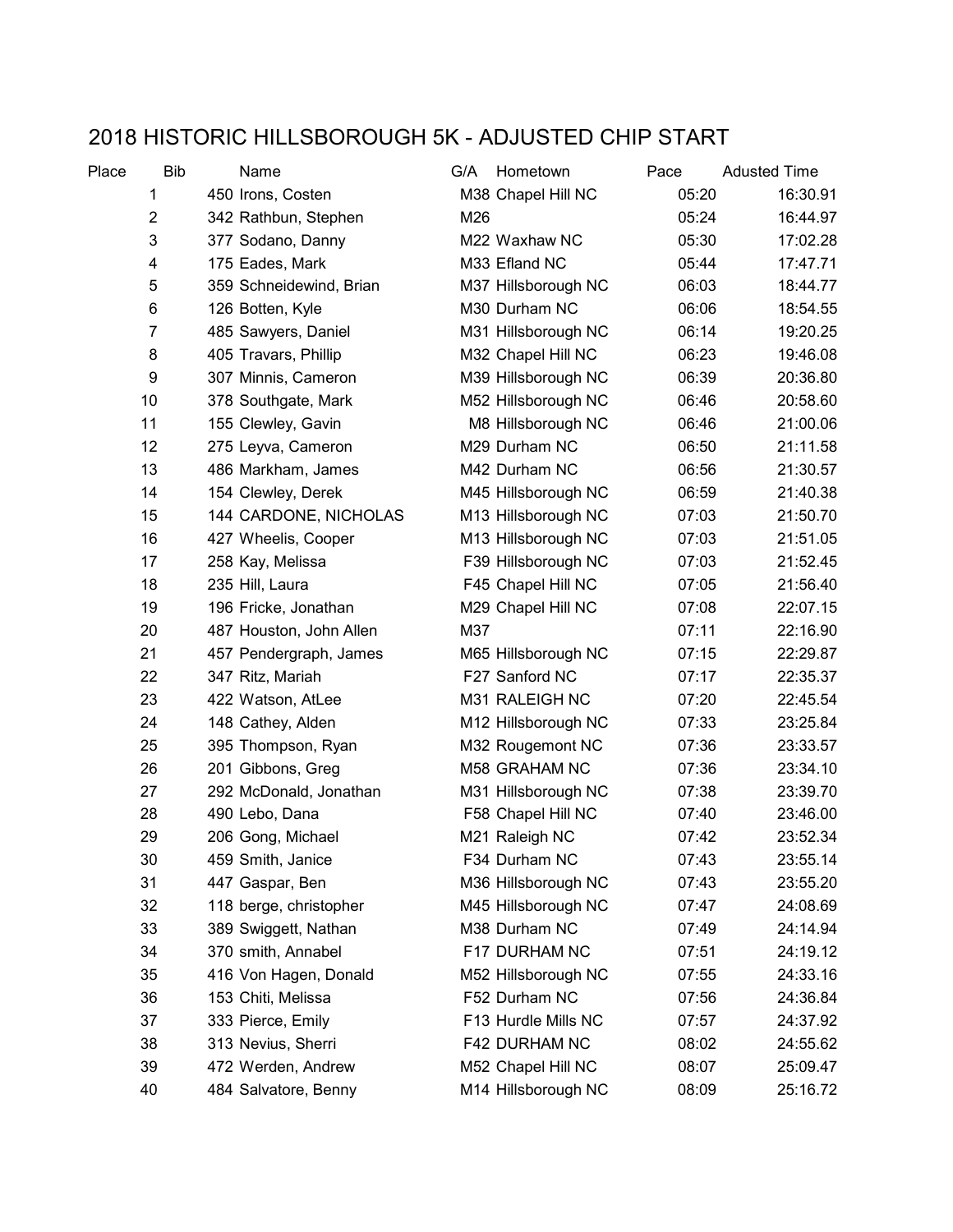| 41 | 128 Boyd, Mark               | M57                       | 08:13 | 25:27.42 |
|----|------------------------------|---------------------------|-------|----------|
| 42 | 234 Hill, Dan                | M41 Chapel Hill NC        | 08:17 | 25:40.78 |
| 43 | 482 Petermann, Victoria      | F25 Hillsborough NC       | 08:18 | 25:44.73 |
| 44 | 404 Travars, Andrew          | M31 Chapel Hill NC        | 08:19 | 25:48.17 |
| 45 | 341 Porter, Tom              | M57 Hillsborough NC       | 08:21 | 25:53.63 |
| 46 | 478 Dalva-Baird, Zach        | M11 Chapel Hill NC        | 08:21 | 25:54.38 |
| 47 | 425 Westbrook, Keaton        | M11 Durham NC             | 08:22 | 25:55.95 |
| 48 | 250 Jimison, Gabriel         | M14 Hillsborough NC       | 08:22 | 25:56.23 |
| 49 | 399 Tipton, Erica            | F34 Mebane NC             | 08:23 | 26:00.47 |
| 50 | 169 Davis, Tessa             | F19 Cullowhee NC          | 08:24 | 26:02.86 |
| 51 | 324 Pelton, Sophia           | F40 Hillsborough NC       | 08:26 | 26:08.98 |
| 52 | 272 Legg-Bell, Jaimie        | F14 Hillsborough NC       | 08:28 | 26:15.86 |
| 53 | 134 Brown, Leslie            | F49 Hillsborough NC       | 08:29 | 26:17.36 |
| 54 | 137 Brown, William           | M12 Hillsborough NC       | 08:29 | 26:17.82 |
| 55 | 339 Poindexter, Elizabeth    | F30 Hillsborough NC       | 08:29 | 26:18.87 |
| 56 | 322 Patterson, Evan          | M51 Chapel Hill NC        | 08:32 | 26:26.12 |
| 57 | 428 Wileman, Tom             | M15 Hillsborough NC       | 08:33 | 26:31.71 |
| 58 | 197 Fricke, Paige            | F27 Chapel Hill NC        | 08:35 | 26:36.13 |
| 59 | 460 Smith, Logan             | M21 HILLSBOROUGH NC       | 08:37 | 26:43.52 |
| 60 | 233 Hester, Helen            | F14 Hillsborough NC       | 08:40 | 26:52.66 |
| 61 | 257 Kay, Kevin               | M41 Hillsborough NC       | 08:43 | 27:02.21 |
| 62 | 185 Fenwick, Sarah           | F14 Hillsborough NC       | 08:48 | 27:17.97 |
| 63 | 475 Miller, Ty               | M11 Hillsborough NC       | 08:49 | 27:19.40 |
| 64 | 351 Rutter, Tabitha          | F36 Hillsborough NC       | 08:50 | 27:22.82 |
| 65 | 319 Orange, Amy              | F47 Hillsborough NC       | 08:51 | 27:27.35 |
| 66 | 441 Bermeo, Katie            | F14 DURHAM NC             | 08:53 | 27:33.83 |
| 67 | 338 Pletichova, Hana         | F34 Hillsborough NC       | 08:55 | 27:38.95 |
| 68 | 298 McNabb, James            | M11 Chapel Hill NC        | 08:56 | 27:43.06 |
| 69 | 117 Bell, Ashley             | F50 Hillsborough NC       | 08:57 | 27:45.46 |
| 70 | 237 Hofbauer, Alex           | M <sub>12</sub> Mebane NC | 08:58 | 27:48.52 |
| 71 | 215 Gromyko, Lucas           | M18 Hillsborough NC       | 08:59 | 27:49.43 |
| 72 | 336 Pierson, Dustin          | M35 RALEIGH NC            | 09:00 | 27:54.65 |
| 73 | 132 Brown, Georgia           | F8 Hillsborough NC        | 09:01 | 27:55.75 |
| 74 | 432 Wittwer, Stephan         | M27                       | 09:01 | 27:56.65 |
| 75 | 136 Brown, Phineas           | M10 Hillsborough NC       | 09:01 | 27:58.11 |
| 76 | 123 Blank, Billy             | M49 Efland NC             | 09:02 | 27:59.14 |
| 77 | 103 Altman, Ashley           | F39 DURHAM NC             | 09:02 | 27:59.26 |
| 78 | 211 Gover, John              | M39 Hillsborough NC       | 09:02 | 28:00.61 |
| 79 | 439 Alexander, Hannah        | F10 Durham NC             | 09:03 | 28:01.88 |
| 80 | 463 Cook, Roy                | M47 Chapel Hill NC        | 09:03 | 28:02.91 |
| 81 | 381 Stanley-Davis, Catherine | F30 Hillsborough NC       | 09:04 | 28:06.53 |
| 82 | 434 YANG, Nathan             | M15 Chapel Hill NC        | 09:04 | 28:06.85 |
| 83 | 403 Torell, Kent             | M27 Raleigh NC            | 09:05 | 28:10.42 |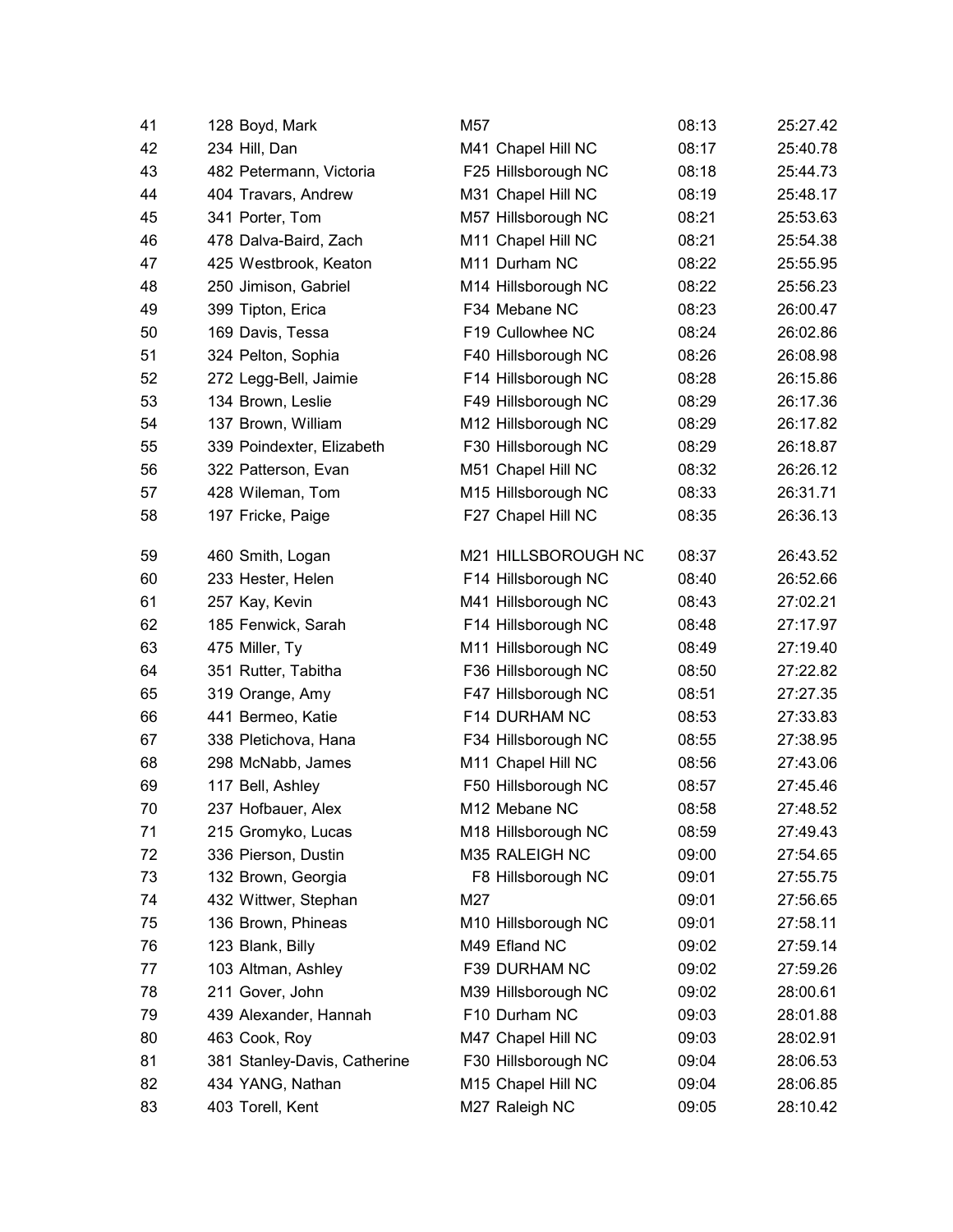| 84  | 218 Hammett, Walt         | M51 Durham NC        | 09:05 | 28:10.80 |
|-----|---------------------------|----------------------|-------|----------|
| 85  | 267 Kruse, Connor         | M12 Hillsborough NC  | 09:05 | 28:11.00 |
| 86  | 384 stinchcombe, tom      | m49 Hillsborough NC  | 09:06 | 28:11.21 |
| 87  | 214 Gromyko, Jeff         | M45 Hillsborough NC  | 09:09 | 28:21.87 |
| 88  | 242 Holaday, Chris        | M52 Durham NC        | 09:10 | 28:25.63 |
| 89  | 330 perrin, William       | M62 Hickory NC       | 09:12 | 28:30.41 |
| 90  | 473 Mello, Claudia        | F61 Holly Springs NC | 09:13 | 28:34.98 |
| 91  | 204 Goldman, Abby         | F15 Chapel Hill NC   | 09:14 | 28:36.33 |
| 92  | 145 cardone, Rob          | M47 Hillsborough NC  | 09:14 | 28:37.93 |
| 93  | 141 Bush, Sarah           | F11 Durham NC        | 09:15 | 28:41.20 |
| 94  | 358 Scaggs, Donna         | F55 Durham NC        | 09:20 | 28:55.43 |
| 95  | 308 Mitzi, David          | M54 Hillsborough NC  | 09:20 | 28:57.13 |
| 96  | 398 Thrasher, Janet       | F58 Durham NC        | 09:21 | 28:57.57 |
| 97  | 440 BEJARANO, JOHN        | M38 Chapel Hill NC   | 09:21 | 28:59.10 |
| 98  | 165 Crowe, Stephanie      | F37 Hillsborough NC  | 09:23 | 29:05.12 |
| 99  | 291 McDaniel, Grace       | F13 Hillsborough NC  | 09:25 | 29:11.92 |
| 100 | 406 TROST, HARPER         | F12 Hillsborough NC  | 09:27 | 29:17.71 |
| 101 | 468 Ayers, Jordan         | M31 Durham NC        | 09:29 | 29:24.37 |
| 102 | 139 Bush, Beth            | F52 Durham NC        | 09:31 | 29:30.99 |
| 103 | 205 Goldman, Brian        | m52 Chapel Hill NC   | 09:35 | 29:43.77 |
| 104 | 248 James, Robert         | M49 Hillsborough NC  | 09:36 | 29:44.17 |
| 105 | 290 Matthews, Kim         | F56 Raleigh NC       | 09:37 | 29:48.56 |
| 106 | 106 Anderson, Nancy Lynne | F49 Hillsborough NC  | 09:37 | 29:48.66 |
| 107 | 325 Pennachi, Matt        | M43 Durham NC        | 09:39 | 29:55.00 |
| 108 | 489 Sterling, Anna        | F39 Hillsborough NC  | 09:41 | 30:02.39 |
| 109 | 251 Jimison, Marcus       | M52 Hillsborough NC  | 09:46 | 30:15.91 |
| 110 | 260 Kennison, Brian       | M26 Cameron NC       | 09:48 | 30:23.53 |
| 111 | 261 Kennison, Kate        | F25 Cameron NC       | 09:48 | 30:24.02 |
| 112 | 124 Blank, Brianne        | F38 Efland NC        | 09:49 | 30:25.39 |
| 113 | 446 Esclamado, Ray        | M63 Durham NC        | 09:50 | 30:28.06 |
| 114 | 362 Seigfreid, Gregory    | M52 Chapel Hill NC   | 09:50 | 30:29.10 |
| 115 | 263 King, Franklin        | M46 Cary NC          | 09:52 | 30:35.64 |
| 116 | 268 Kruse, Molly          | F10 Hillsborough NC  | 09:53 | 30:37.05 |
| 117 | 483 Daniels, Steve        | M46                  | 09:56 | 30:46.58 |
| 118 | 259 Kearney, James        | M45 Durham NC        | 09:58 | 30:53.16 |
| 119 | 238 Hofbauer, Heather     | F44 Mebane NC        | 09:58 | 30:54.43 |
| 120 | 390 Symons, Jenna         | F37 Cary NC          | 09:59 | 30:56.03 |
| 121 | 396 Thompson, Sarah       | F35 Chapel Hill NC   | 09:59 | 30:56.22 |
| 122 | 168 Darab, Meaghun        | F41 Hillsborough NC  | 09:59 | 30:57.96 |
| 123 | 159 Coop, Ashley          | F31 Hillsborough NC  | 09:59 | 30:58.44 |
| 124 | 299 McNabb, Kelly         | F37 Chapel Hill NC   | 10:02 | 31:06.24 |
| 125 | 295 McGhee, Brenda        | F62 Mebane NC        | 10:03 | 31:08.08 |
| 126 | 321 Passannante, Mary     | F56 Chapel Hill NC   | 10:05 | 31:14.98 |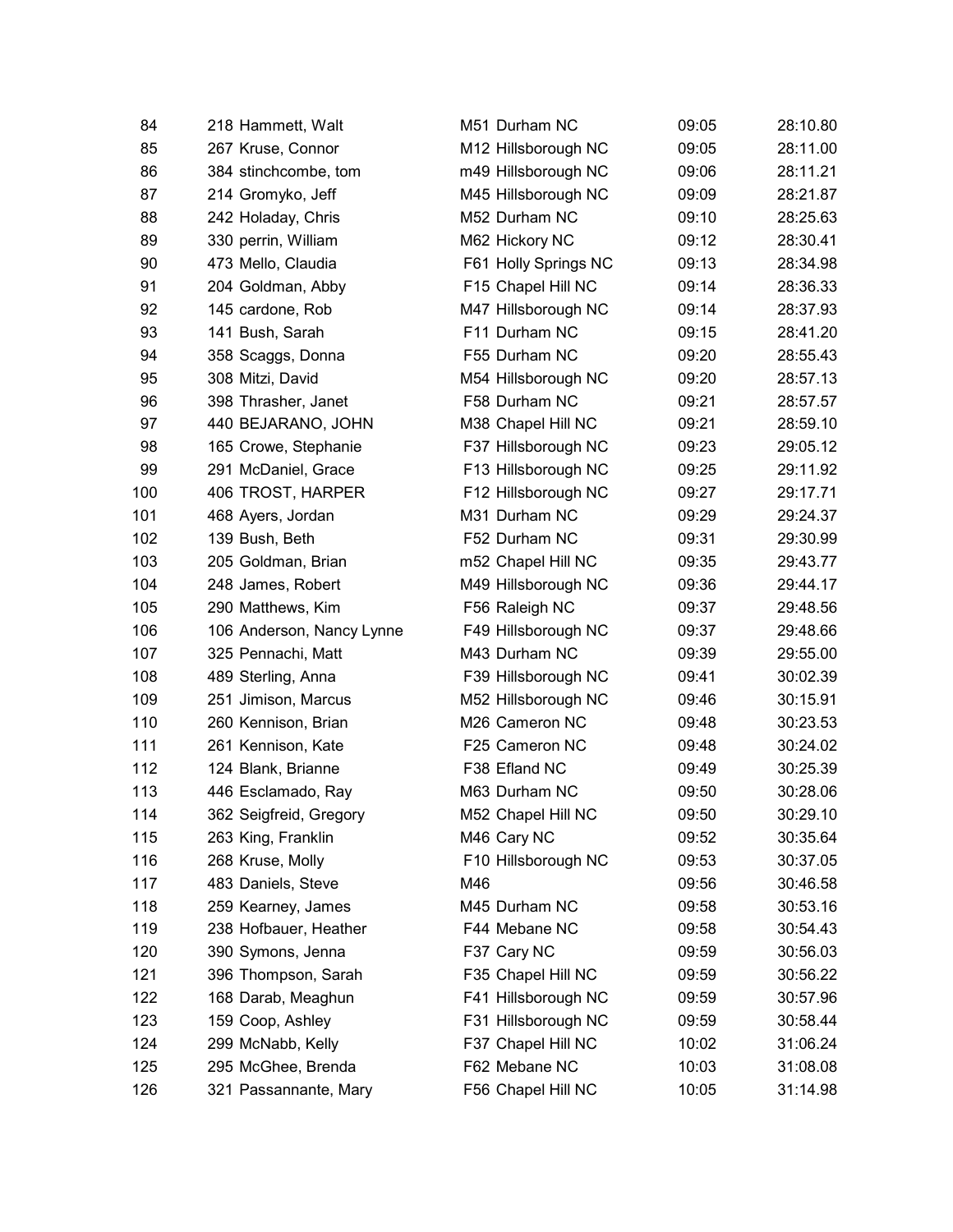| 127 | 436 Young, Eric       | M45 Hillsborough NC | 10:06 | 31:17.34 |
|-----|-----------------------|---------------------|-------|----------|
| 128 | 437 Young, Joss       | F12 Hillsborough NC | 10:06 | 31:18.26 |
| 129 | 344 Rhodes, Haywood   | M38 Hillsborough NC | 10:06 | 31:18.42 |
| 130 | 323 Pelton, Brian     | M41 Hillsborough NC | 10:08 | 31:25.86 |
| 131 | 157 Cole, Emmie       | F27 Hillsborough NC | 10:09 | 31:26.98 |
| 132 | 162 Creedle, Crista   | F40 Hillsborough NC | 10:13 | 31:38.93 |
| 133 | 360 Schwartz, Leslie  | F30 Raleigh NC      | 10:14 | 31:42.74 |
| 134 | 458 Ragette, Oak      | M43 Hillsborough NC | 10:16 | 31:51.01 |
| 135 | 277 Lopez, Kristy     | F49 Youngsville NC  | 10:19 | 31:58.55 |
| 136 | 199 Gehm, Amelia      | F11 Hillsborough NC | 10:19 | 31:59.46 |
| 137 | 161 Cornpropst, Ronan | M9 Raleigh NC       | 10:19 | 31:59.72 |
| 138 | 119 Berge, Patty      | F44 Hillsborough NC | 10:20 | 32:03.42 |
| 139 | 213 Gray, Carin       | F41 Hillsborough NC | 10:20 | 32:03.44 |
| 140 | 304 Meszaros, Mark    | M60 Hillsborough NC | 10:20 | 32:03.45 |
| 141 | 419 Walker, Kunmi     | F33 Durham NC       | 10:22 | 32:07.78 |
| 142 | 222 Harrell, Patrick  | M39 Hillsborough NC | 10:23 | 32:12.62 |
| 143 | 130 Brinson, Betsy    | F32 Hillsborough NC | 10:24 | 32:14.35 |
| 144 | 245 Hunt, Beth        | F34 Creedmoor NC    | 10:34 | 32:44.62 |
| 145 | 356 Sarabia, Ivan     | M32                 | 10:36 | 32:51.22 |
| 146 | 397 thorpe, Taylor    | F26 Hillsborough NC | 10:36 | 32:52.95 |
| 147 | 207 goodnite, jamie   | F37 Mebane NC       | 10:38 | 32:59.04 |
| 148 | 210 Gover, Evelyn     | F10 Hillsborough NC | 10:39 | 33:02.39 |
| 149 | 264 Kitchen, Erica    | F39 Raleigh NC      | 10:40 | 33:04.37 |
| 150 | 151 Cheely, Erin      | F38 Durham NC       | 10:41 | 33:07.43 |
| 151 | 135 Brown, Marion     | F23 Chapel Hill NC  | 10:43 | 33:13.21 |
| 152 | 420 Wansley, Brant    | M72 Carrboro NC     | 10:45 | 33:18.46 |
| 153 | 166 Crummett, Bobbi   | F57 Chapel Hill NC  | 10:47 | 33:27.06 |
| 154 | 227 Haskins, Teri     | F57 GRAHAM NC       | 10:48 | 33:27.80 |
| 155 | 110 Arvind, Anirudh   | M17 Cary NC         | 10:50 | 33:34.79 |
| 156 | 212 Gover, Samantha   | F8 Hillsborough NC  | 10:51 | 33:36.79 |
| 157 | 209 Gover, Elisa      | F39 Hillsborough NC | 10:55 | 33:50.13 |
| 158 | 312 NELSON, MARTY     | F51 Hillsborough NC | 10:56 | 33:53.02 |
| 159 | 471 Hines, Jacqueline | F80 Raleigh NC      | 11:00 | 34:04.55 |
| 160 | 173 DHUNGANA, SOL     | F11 Hillsborough NC | 11:00 | 34:06.85 |
| 161 | 243 Huebner, Fred     | M48 Hillsborough NC | 11:00 | 34:07.22 |
| 162 | 426 Westcott, Joseph  | M66 Durham NC       | 11:02 | 34:12.13 |
| 163 | 314 Nevius, Trampas   | M42 DURHAM NC       | 11:05 | 34:22.16 |
| 164 | 407 Tubergen, Matt    | M35 Hillsborough NC | 11:05 | 34:22.58 |
| 165 | 273 Legge, Jenny      | F38 BURLINGTON NC   | 11:06 | 34:23.38 |
| 166 | 444 Curl, Sarah       | F10 Bahama NC       | 11:09 | 34:32.56 |
| 167 | 306 Mincey, Mary      | F28 Hillsborough NC | 11:11 | 34:40.77 |
| 168 | 467 Marshall, Ben     | M30                 | 11:12 | 34:44.59 |
| 169 | 466 Gage, Lauren      | F30                 | 11:13 | 34:46.63 |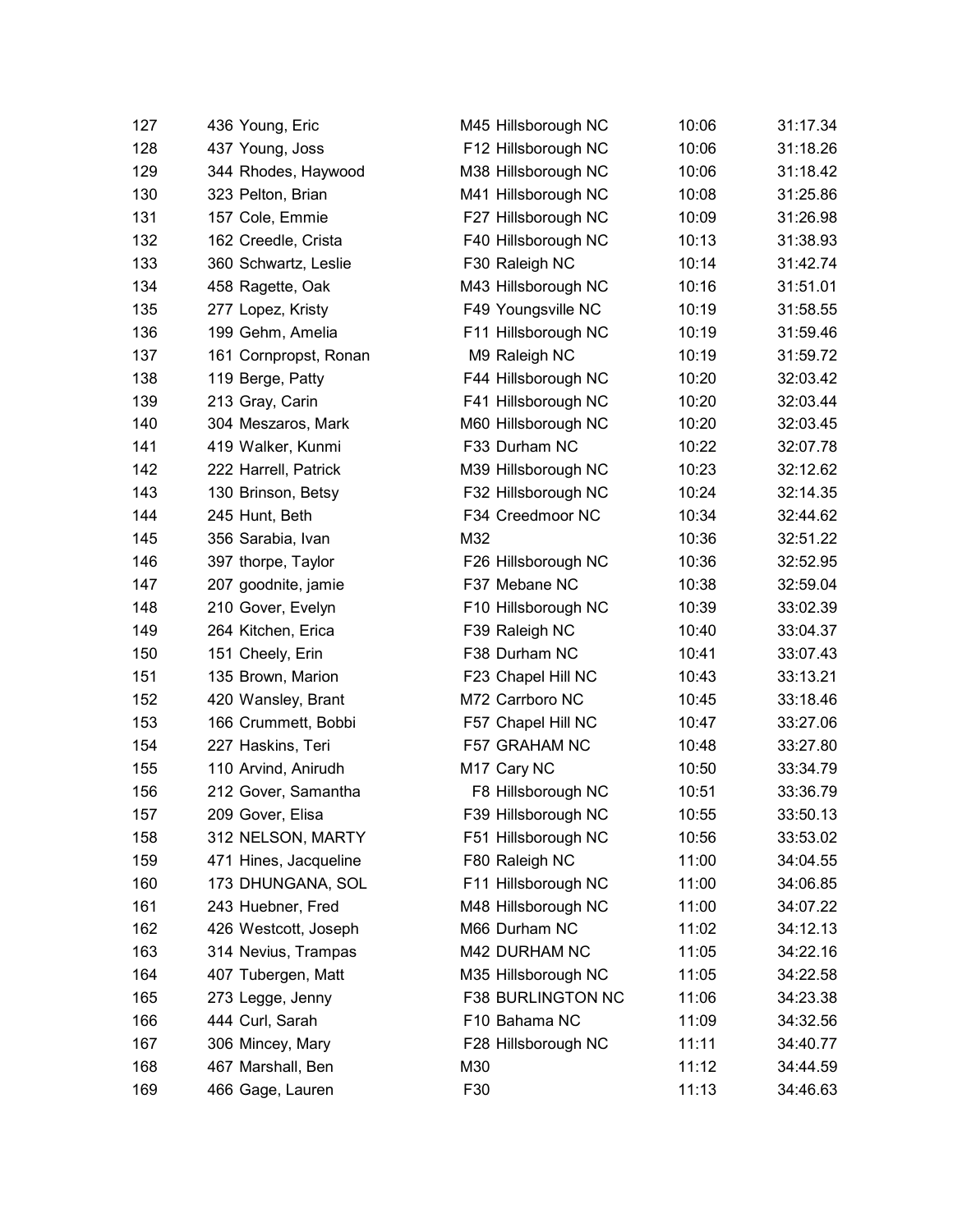| 170 | 160 Cornpropst, Melanie   | F39 Raleigh NC      | 11:14 | 34:47.97 |
|-----|---------------------------|---------------------|-------|----------|
| 171 | 421 Wargin, Eric          | M36 Haw River NC    | 11:14 | 34:48.05 |
| 172 | 217 Hamblin, Martha       | F62 Mebane NC       | 11:14 | 34:49.32 |
| 173 | 253 Jolly, Jennifer       | F36 Haw River NC    | 11:14 | 34:50.11 |
| 174 | 178 Ehrlich, Valerie      | F37 Hillsborough NC | 11:17 | 34:57.24 |
| 175 | 189 Flate, Elizabeth      | F39 Chapel Hill NC  | 11:19 | 35:05.68 |
| 176 | 456 Nasrallah, Lana       | F28 Hillsborough NC | 11:25 | 35:24.62 |
| 177 | 469 Matter, Ashley        | F31                 | 11:26 | 35:27.26 |
| 178 | 415 Vecchia, Deanna       | F28 Hillsborough NC | 11:29 | 35:36.01 |
| 179 | 412 VANDEMARK, HENRY      | M8 Hillsborough NC  | 11:30 | 35:40.36 |
| 180 | 376 Smylie, Robb          | M42 Hillsborough NC | 11:32 | 35:44.77 |
| 181 | 265 Kozacka, Stephanie    | F31 Cameron NC      | 11:32 | 35:44.93 |
| 182 | 430 Williams, Robin       | F52 Mebane NC       | 11:33 | 35:48.03 |
| 183 | 296 McLandsborough, Aimee | F43 Pittsboro NC    | 11:35 | 35:53.00 |
| 184 | 350 Ruiz, Katherine       | F41 Durham NC       | 11:35 | 35:55.07 |
| 185 | 269 Leaf, Annora          | F10 Hillsborough NC | 11:35 | 35:55.52 |
| 186 | 311 Mouton, Kaitlynn      | F11 Hillsborough NC | 11:36 | 35:57.96 |
| 187 | 101 Adams, Emily          | F43 Chapel Hill NC  | 11:39 | 36:07.69 |
| 188 | 331 Perry, Olivia         | F25 Chapel Hill NC  | 11:40 | 36:10.46 |
| 189 | 363 Seigfreid, Sherryl    | F56 Chapel Hill NC  | 11:42 | 36:14.85 |
| 190 | 343 Readyhough, Leslie    | F46 Cedar Grove NC  | 11:44 | 36:22.37 |
| 191 | 328 Perrin, Jessica       | F28 Raleigh NC      | 11:45 | 36:26.02 |
| 192 | 305 Miller, Judy          | F66 Hillsborough NC | 11:45 | 36:26.26 |
| 193 | 302 Merritt, Cole         | M6 Hillsborough NC  | 11:47 | 36:32.43 |
| 194 | 303 Merritt, Katie        | F35 Hillsborough NC | 11:48 | 36:33.29 |
| 195 | 387 Summers, Cassie       | F39 Hillsborough NC | 11:48 | 36:33.76 |
| 196 | 115 Bedell, Kyle          | M9 Efland NC        | 11:48 | 36:34.77 |
| 197 | 116 Bedell, Mark          | M45 Efland NC       | 11:51 | 36:43.72 |
| 198 | 480 Doherty, Kelly        | F42 Hillsborough NC | 11:53 | 36:50.00 |
| 199 | 276 Lloyd-Cowden, Julia   | F36 Morrisville NC  | 11:53 | 36:50.40 |
| 200 | 274 Levy, Catherine       | F26 Chapel Hill NC  | 11:53 | 36:50.43 |
| 201 | 474 Miller, Ellie         | F11 Hillsborough NC | 11:56 | 36:59.22 |
| 202 | 309 Molby, Anita          | F45 Hillsborough NC | 12:02 | 37:19.06 |
| 203 | 355 Sansing, Robin        | F48 Chapel Hill NC  | 12:07 | 37:35.20 |
| 204 | 266 Kramer, Rob           | M48 Chapel Hill NC  | 12:08 | 37:35.81 |
| 205 | 391 Tallman, Robert       | M68 Raleigh NC      | 12:08 | 37:36.99 |
| 206 | 188 Ferguson, Paul        | M72 Pittsboro NC    | 12:08 | 37:37.30 |
| 207 | 187 Ferguson, Andrea      | F52 Pittsboro NC    | 12:08 | 37:38.21 |
| 208 | 433 YANG, Helen           | F51 Chapel Hill NC  | 12:10 | 37:42.89 |
| 209 | 488 Matich, Riley         | F47 Carrboro NC     | 12:13 | 37:51.24 |
| 210 | 481 McCurry, Alice        | F36 Efland NC       | 12:14 | 37:56.31 |
| 211 | 367 Shively, Timothy      | M30 Hillsborough NC | 12:16 | 38:00.28 |
| 212 | 228 Hawes, LaDeane        | F54 Chapel Hill NC  | 12:16 | 38:02.91 |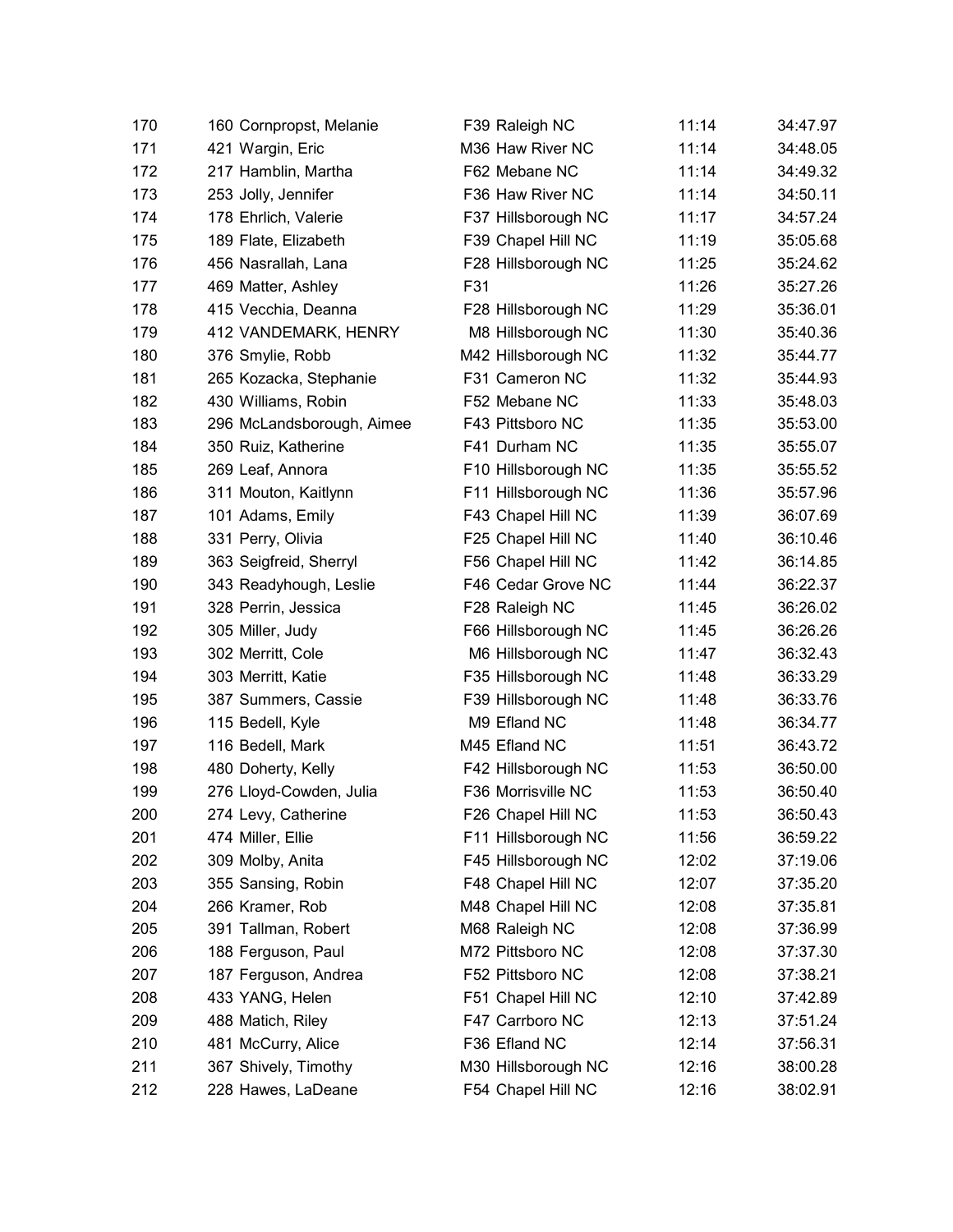| 213 | 366 Shively, Stephanie     | F30 Hillsborough NC      | 12:17 | 38:03.56 |
|-----|----------------------------|--------------------------|-------|----------|
| 214 | 374 Smith, Roger           | M81 Hillsborough NC      | 12:17 | 38:04.02 |
| 215 | 429 Williams, Kathryn      | F39 GRAHAM NC            | 12:19 | 38:11.30 |
| 216 | 177 Edwards, Rebecca       | F37 Burlington NC        | 12:19 | 38:11.31 |
| 217 | 385 Sullivan, Asher        | M7 Hillsborough NC       | 12:21 | 38:17.87 |
| 218 | 283 Manson, Mary Kyle      | F29 Durham NC            | 12:26 | 38:31.07 |
| 219 | 332 Phelps Hawkins, Rachel | F70 Hillsborough NC      | 12:27 | 38:36.93 |
| 220 | 411 VANDEMARK, AIMEE       | F41 Hillsborough NC      | 12:35 | 39:01.26 |
| 221 | 354 Samoilenko, Nadia      | F15 Hillsborough NC      | 12:37 | 39:07.08 |
| 222 | 392 Thomas, Paul           | M59 Hillsborough NC      | 12:41 | 39:17.87 |
| 223 | 230 Henderson, Dana        | F36 Raleigh NC           | 12:48 | 39:41.98 |
| 224 | 191 Forgey, Emily          | F34 GRAHAM NC            | 12:49 | 39:42.91 |
| 225 | 120 Best, Lexie            | F35 Haw River NC         | 12:56 | 40:05.94 |
| 226 | 445 Edwards, Sarah         | <b>F37 BURLINGTON NC</b> | 12:56 | 40:05.98 |
| 227 | 221 Harrell, Jessica       | M40 Hillsborough NC      | 12:56 | 40:06.20 |
| 228 | 318 Oldham, Ashley         | F35 Snow Camp NC         | 12:56 | 40:06.65 |
| 229 | 114 Bedell, Kristin        | F43 Efland NC            | 13:00 | 40:18.50 |
| 230 | 326 Pennachi, Victor       | M10 Durham NC            | 13:01 | 40:20.78 |
| 231 | 379 Southgate, Tina        | F56 Hillsborough NC      | 13:03 | 40:28.09 |
| 232 | 182 Eudy, Natalie          | F47 Clayton NC           | 13:06 | 40:37.24 |
| 233 | 133 Brown, James           | M46 Hillsborough NC      | 13:07 | 40:38.18 |
| 234 | 122 Blair, Ellen           | F63                      | 13:10 | 40:50.55 |
| 235 | 241 Hogan, Melissa         | F47 Mebane NC            | 13:20 | 41:18.74 |
| 236 | 316 Obenshain, Sue         | F53 Hillsborough NC      | 13:21 | 41:24.38 |
| 237 | 310 Mouton, Cindy Mouton   | F50 Hillsborough NC      | 13:24 | 41:31.93 |
| 238 | 280 Mack, Dalia            | F38 Hillsborough NC      | 13:25 | 41:33.96 |
| 239 | 107 Anderson, Nels         | M82 Hillsborough NC      | 13:25 | 41:36.69 |
| 240 | 477 Stevens, Carole        | F61 Broadway NC          | 13:27 | 41:43.09 |
| 241 | 386 Sullivan, Christie     | F39 Hillsborough NC      | 13:37 | 42:12.70 |
| 242 | 208 Goodrich, Lee Ellen    | F38 DURHAM NC            | 13:40 | 42:21.53 |
| 243 | 198 Gallagher, Bill        | M65 Hillsborough NC      | 13:40 | 42:22.85 |
| 244 | 229 Haywood, Marion        | M71 Chapel Hill NC       | 13:41 | 42:25.35 |
| 245 | 240 Hofbauer, Wyatt        | M8 Mebane NC             | 13:44 | 42:34.97 |
| 246 | 327 Perrin, Chris          | M29 Raleigh NC           | 13:46 | 42:39.60 |
| 247 | 329 Perrin, Theresa        | F61 Hickory NC           | 13:46 | 42:40.09 |
| 248 | 180 Ellis, Maddy           | F9 CARY NC               | 13:47 | 42:45.01 |
| 249 | 181 Ellis, Matt            | M46 CARY NC              | 13:48 | 42:46.66 |
| 250 | 239 Hofbauer, Jaycee       | M45 Mebane NC            | 13:51 | 42:55.63 |
| 251 | 254 Jurgensen, Dennis      | M65 Chapel Hill NC       | 13:53 | 43:02.58 |
| 252 | 244 Huebner, James         | M18 Hillsborough NC      | 13:57 | 43:15.87 |
| 253 | 200 Gehm, Wendy            | F50 Hillsborough NC      | 14:04 | 43:37.21 |
| 254 | 394 Thompson, Rebecca      | F41 Apex NC              | 14:07 | 43:45.48 |
| 255 | 172 DHUNGANA, DIEGO        | M10 Hillsborough NC      | 14:08 | 43:47.76 |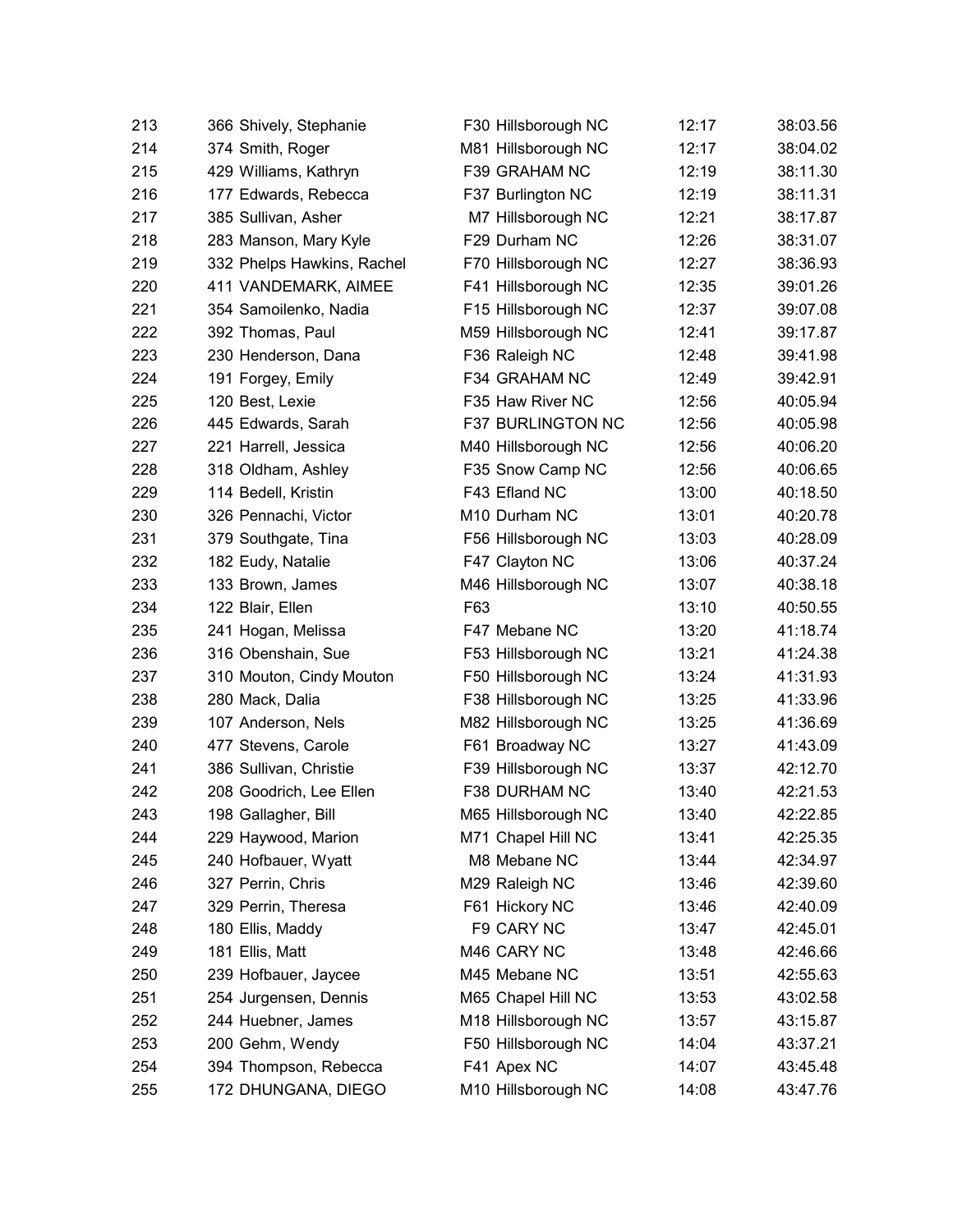| 256 | 317 Obey, Lauren        | F28 Apex NC              | 14:10 | 43:54.41 |
|-----|-------------------------|--------------------------|-------|----------|
| 257 | 353 Salmon, Beth        | F54 Clayton NC           | 14:13 | 44:03.15 |
| 258 | 335 Pierce, Molly       | F8 Hurdle Mills NC       | 14:14 | 44:07.76 |
| 259 | 454 Matthews, Vivienne  | F8 Hillsborough NC       | 14:14 | 44:07.90 |
| 260 | 334 Pierce, Jennifer    | F40 Hurdle Mills NC      | 14:17 | 44:18.14 |
| 261 | 418 Vreeland, mike      | M60 Hillsborough NC      | 14:18 | 44:19.73 |
| 262 | 246 Hurd, Sara          | F32 Durham NC            | 14:32 | 45:02.20 |
| 263 | 365 Shepherd, Laura     | <b>F29 BURLINGTON NC</b> | 14:32 | 45:02.52 |
| 264 | 104 Amerson, Gloria     | F29 Carrboro NC          | 14:32 | 45:03.94 |
| 265 | 127 Boyd, Kathryn       | F26 Durham NC            | 14:52 | 46:03.79 |
| 266 | 163 CRESPO, ELIZABETH   | F25 BURLINGTON NC        | 15:05 | 46:44.38 |
| 267 | 352 salazar, liliana    | F61 Durham NC            | 15:05 | 46:46.48 |
| 268 | 315 Norwood, Katie      | F32 Durham NC            | 15:06 | 46:47.53 |
| 269 | 179 Ellis, Jennifer     | F45 CARY NC              | 15:11 | 47:03.50 |
| 270 | 449 Houpe, Laura        | F40 Chapel Hill NC       | 15:11 | 47:04.56 |
| 271 | 294 McDonald, Timothy   | M25 Chapel Hill NC       | 15:12 | 47:06.63 |
| 272 | 293 McDonald, Maura     | F26 Chapel Hill NC       | 15:12 | 47:07.39 |
| 273 | 348 Rodgers, Chuck      | M57 Hurdle Mills NC      | 15:17 | 47:22.32 |
| 274 | 121 Biegler, Kate       | F36 Raleigh NC           | 15:45 | 48:48.72 |
| 275 | 167 Dagger, Jacob       | M37 Raleigh NC           | 15:45 | 48:49.07 |
| 276 | 164 Crosby, Angela      | F57 Hillsborough NC      | 15:51 | 49:07.08 |
| 277 | 410 Ulrich, Diane       | F71 Hillsborough NC      | 16:00 | 49:35.17 |
| 278 | 340 Portbury, Andrea    | F47 Durham NC            | 16:15 | 50:22.14 |
| 279 | 401 Tipton, Ron         | M64 Marshall NC          | 16:16 | 50:24.44 |
| 280 | 400 Tipton, LaValle     | F62 Marshall NC          | 16:16 | 50:26.51 |
| 281 | 443 BRACK, MICHELLE     | F39 Durham NC            | 16:16 | 50:27.02 |
| 282 | 286 Martinez, Luis      | M35 Hillsborough NC      | 16:21 | 50:41.50 |
| 283 | 285 Martinez, Kara      | F37 Hillsborough NC      | 16:22 | 50:44.35 |
| 284 | 465 Cornel-Cook, Nalah  | F8 Chapel Hill NC        | 16:25 | 50:53.46 |
| 285 | 464 Cornel, Amy         | F47 Chapel Hill NC       | 16:25 | 50:53.49 |
| 286 | 393 Thompson, Kate      | F58 Chapel Hill NC       | 16:42 | 51:46.52 |
| 287 | 423 Wells, Darlene      | F74 Hillsborough NC      | 16:51 | 52:12.89 |
| 288 | 455 McBride, Wendelin   | F66 Hillsborough NC      | 16:51 | 52:14.96 |
| 289 | 224 Harris, Kaeden      | F9 Mebane NC             | 16:56 | 52:30.88 |
| 290 | 226 Harris, Rebecca     | F40 Mebane NC            | 16:57 | 52:31.31 |
| 291 | 479 Baird, Traci        | F47 Chapel Hill NC       | 17:00 | 52:43.09 |
| 292 | 461 Strum, Kimberly     | F39 HILLSBOROUGH NC      | 17:03 | 52:50.51 |
| 293 | 462 Woods, Tyler        | F21 HILLSBOROUGH NC      | 17:03 | 52:50.62 |
| 294 | 231 henderson, Eddie    | M56 ROLESVILLE NC        | 17:13 | 53:20.85 |
| 295 | 232 Henderson, Patricia | F57 ROLESVILLE NC        | 17:13 | 53:22.14 |
| 296 | 270 Leaf, Jennifer      | F41 Hillsborough NC      | 17:19 | 53:40.04 |
| 297 | 105 Anderson, Nancy     | F81 Hillsborough NC      | 17:19 | 53:40.34 |